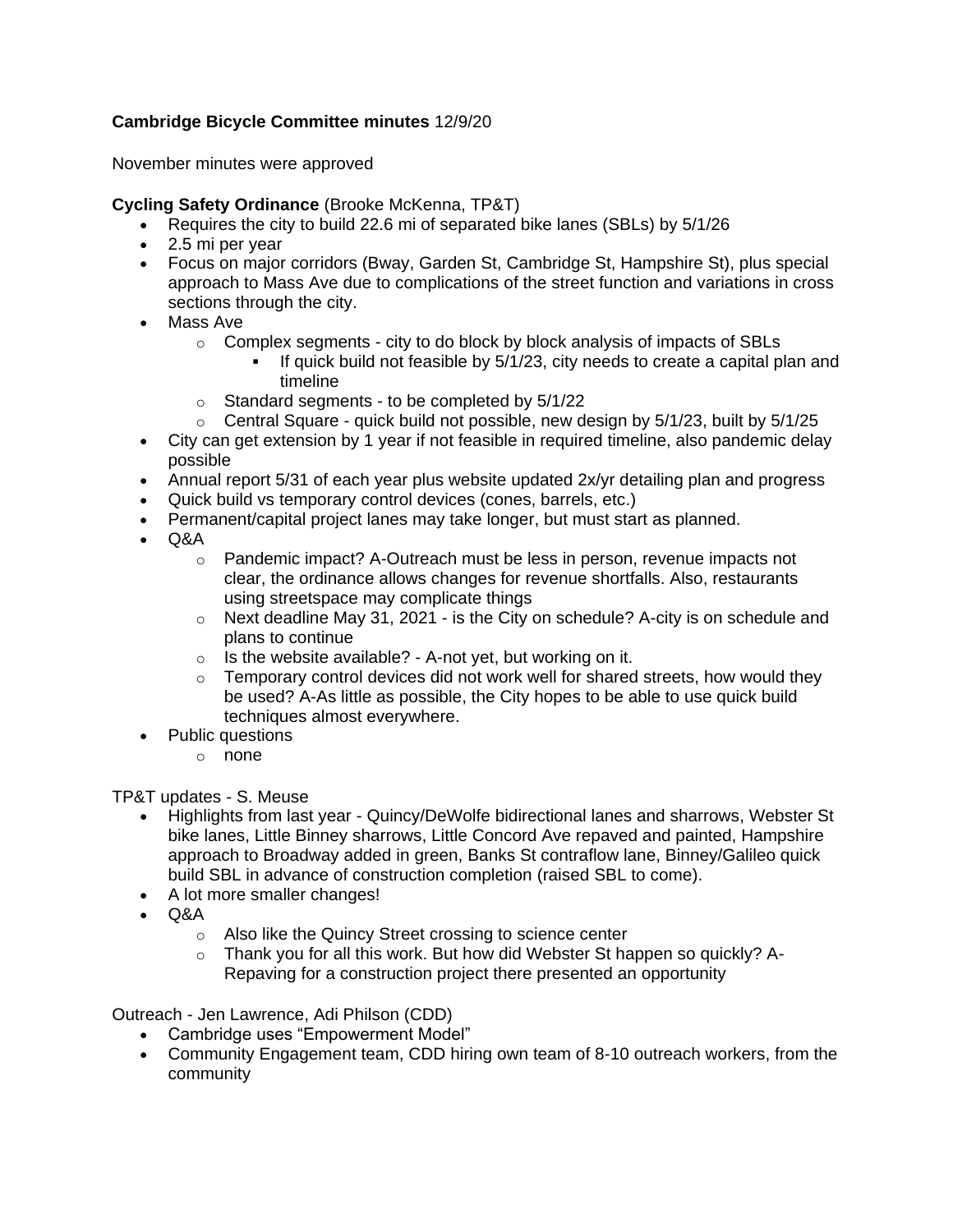- Host events to engage with people, e.g., Glocal challenge, Team CDD, Cambridge Science Festival, PARK(ing) Day
- Partner Fresh Pond Day, River Festival, etc.
- Flyers, brochures, signs, maps social media, etc.
- Bluebikes programs hospital workers, essential workers, income eligible program
- Bike education programs youth programs (including youtube curriculums, bike rodeos, earn-a-bike), healthy aging and cycling, collaboration events
- Ideas in development bike ed/mentor program lead by BIPOC
- Q&A
	- $\circ$  Bike rodeos are great. How do we assure equity, e.g. not requiring parents to bring kids (some can't do that)? A - We focus on equity, work with grades, parents not required. Chose Danehy because it is near large public housing. All 6th graders get trained for bike safety on actual bikes provided by the city. Every 2nd grader, and 4th grader also gets training on a bike!
	- $\circ$  What is the outreach plan for large apartment buildings, e.g. Walden Street Apartments? A - That has been a focus. We do host events and were planning to host bike workshops at community centers & large buildings this year, but pandemic delayed. Partnering with property managers is useful.
	- o What materials can we share? A-CDD youtube page, bike workshops page, and newsletter that can be signed up on workshops page
	- $\circ$  Is there any plan for earn a bike to become high school class? A-Yes, are working with high school. Train summer employment kids on bike safety while on-line for orientation. Lunch time training classes with free pizza.
	- $\circ$  Any resources developed to help the community organize their own rides? A-Can help arrange bike police for a community ride, and almost anything a community group asks for.
	- $\circ$  There will be more updates for bike committee from CDD outreach team at future meetings
	- $\circ$  Any connection with Cambridge bike fixup/give back program? A-yes, have met with them. City will not take over community programs,but will offer and provide expertise and support as requested.

## **Cambridgeside Galleria development**

- Q&A
	- $\circ$  Why are they proposing less bike parking than zoning requires? A-They state that do not have space on site for all the short-term parking, and that it has been underutilized in the past. Long complicated reasoning, best to read the detailed proposal and discussion
	- o Bike parking uses an elevator. 3rd recent proposal that uses elevators. Not a good trend, ramps are easier to access and use? A-Zoning allows elevators. Ramps for cars can be steeper, but it takes more space for bike/ped access. Would take zoning change to require developers to use ramps or at-grade bike parking. Committee could work on proposing a change. Would be good to get feedback from residents of these new buildings and how they are using bike parking.
	- $\circ$  Are elevators large enough for large bikes? A-yes, elevators need to fit gurneys for emergencies. Larger cargo bikes are a tight fit. Some new electric cargo bikes are getting even bigger. Need to look at that.
	- o Mitigation for improving crossing Land Blvd would be important to have.